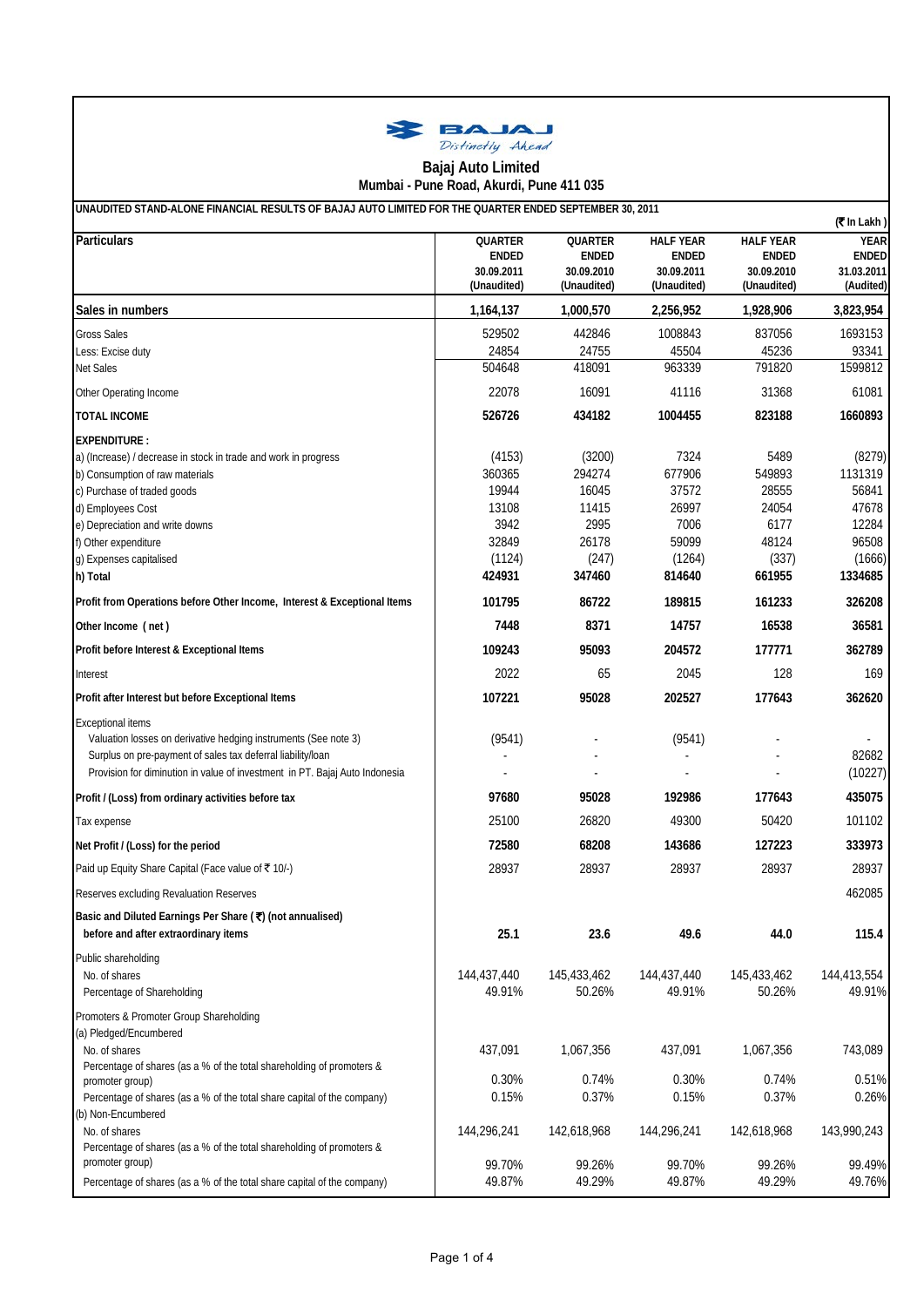| <b>QUARTER</b> |                |                  |                  | $($ ₹In Lakh) |
|----------------|----------------|------------------|------------------|---------------|
|                |                |                  |                  |               |
|                | <b>QUARTER</b> | <b>HALF YEAR</b> | <b>HALF YEAR</b> | <b>YEAR</b>   |
| <b>ENDED</b>   | <b>ENDED</b>   | <b>ENDED</b>     | <b>ENDED</b>     | <b>ENDED</b>  |
| 30.09.2011     | 30.09.2010     | 30.09.2011       | 30.09.2010       | 31.03.2011    |
|                |                |                  |                  | (Audited)     |
|                |                |                  |                  |               |
| 526726         | 434182         | 1004455          | 823188           | 1660893       |
| 7448           | 8371           | 14757            | 16538            | 36581         |
| 534174         | 442553         | 1019212          | 839726           | 1697474       |
|                |                |                  |                  |               |
| 92254          | 86722          | 180274           | 161233           | 398663        |
| 7448           | 8371           | 14757            | 16538            | 36581         |
| 99702          | 95093          | 195031           | 177771           | 435244        |
| 2022           | 65             | 2045             | 128              | 169           |
| 97680          | 95028          | 192986           | 177643           | 435075        |
|                |                |                  |                  |               |
| 93588          | 95401          | 93588            | 95401            | 125756        |
| 549059         | 467318         | 549059           | 467318           | 519795        |
| (12031)        | (12206)        | (12031)          | (12206)          | (134827)      |
| 630616         | 550513         | 630616           | 550513           | 510724        |
|                | (Unaudited)    | (Unaudited)      | (Unaudited)      | (Unaudited)   |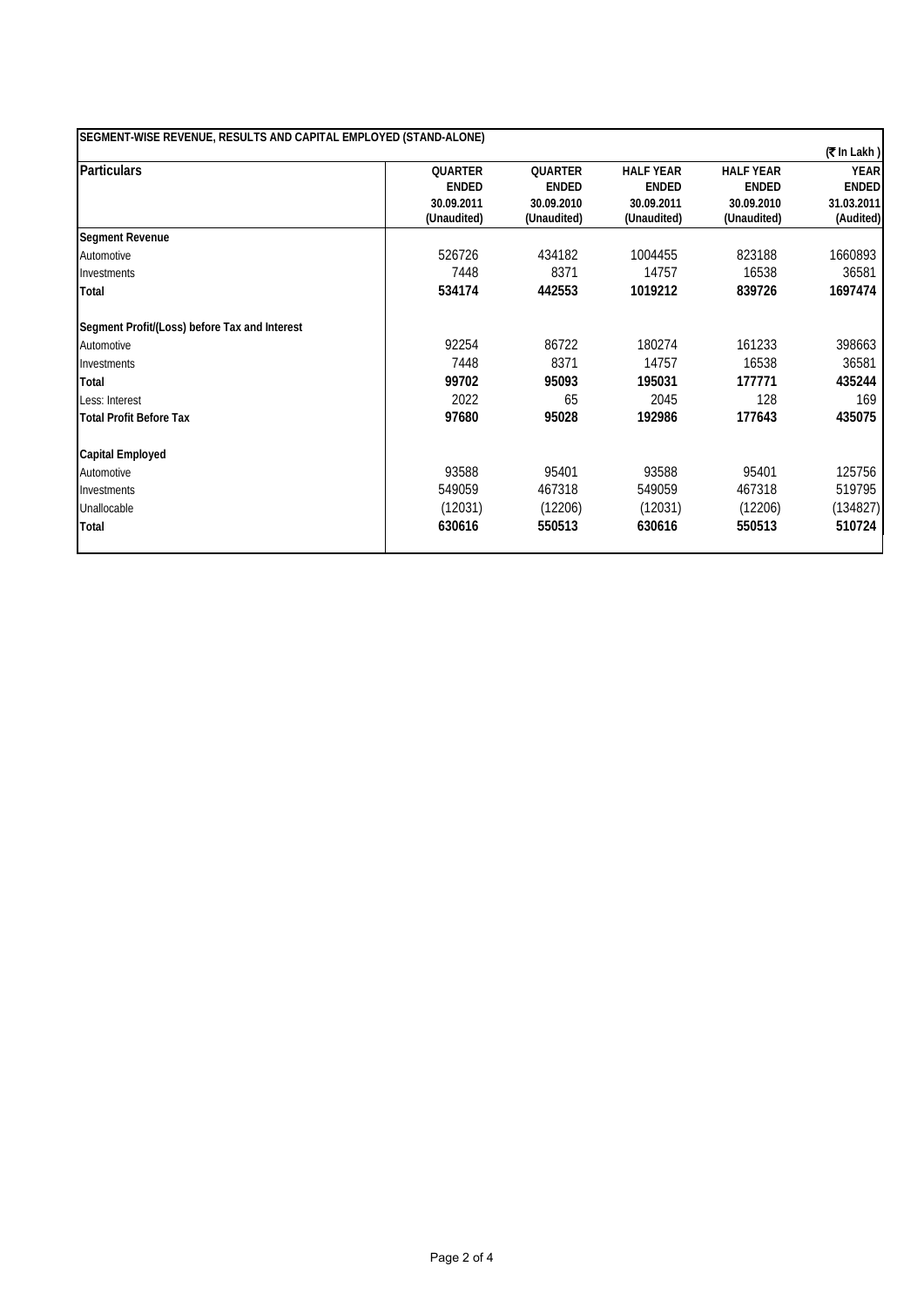## **Notes:**

1. Disclosure of assets and liabilities as per clause 41(I)(ea) of the listing agreement for the half year ended 30 September 2011 -

|                                                                                                                                                               |                                                               |                                                               | (₹ In Lakh)                                            |
|---------------------------------------------------------------------------------------------------------------------------------------------------------------|---------------------------------------------------------------|---------------------------------------------------------------|--------------------------------------------------------|
| <b>Particulars</b>                                                                                                                                            | <b>HALF YEAR</b><br><b>ENDED</b><br>30.09.2011<br>(Unaudited) | <b>HALF YEAR</b><br><b>ENDED</b><br>30.09.2010<br>(Unaudited) | <b>YEAR</b><br><b>ENDED</b><br>31.03.2011<br>(Audited) |
| <b>SOURCES OF FUNDS</b>                                                                                                                                       |                                                               |                                                               |                                                        |
| 1. Shareholders' Funds<br>a) Share Capital<br>b) Reserves & Surplus                                                                                           | 28937<br>581376<br>610313                                     | 28937<br>389377<br>418314                                     | 28937<br>462085<br>491022                              |
| 2. Loan Funds                                                                                                                                                 | 17941                                                         | 152080                                                        | 32515                                                  |
| 3. Deferred Tax Adjustments                                                                                                                                   | 2410                                                          | 2590                                                          | 2971                                                   |
| <b>Total</b>                                                                                                                                                  | 630664                                                        | 572984                                                        | 526508                                                 |
| <b>APPLICATION OF FUNDS</b>                                                                                                                                   |                                                               |                                                               |                                                        |
| 1. Fixed Assets                                                                                                                                               | 150468                                                        | 149054                                                        | 154829                                                 |
| 2. Technical Know-how                                                                                                                                         | 1085                                                          |                                                               | 428                                                    |
| 3. Investments                                                                                                                                                | 497765                                                        | 459401                                                        | 479520                                                 |
| 4. Current Assets, Loans and Advances<br>a) Inventories<br>b) Sundry Debtors<br>c) Cash and Bank Balances<br>d) Other Current Assets<br>e) Loans and Advances | 48556<br>73502<br>53417<br>46278<br>111510<br>333263          | 44739<br>53325<br>18842<br>27680<br>85897<br>230483           | 54728<br>36276<br>55649<br>21642<br>118964<br>287259   |
| Less: Current Liabilities and Provisions<br>a) Liabilities<br>a) Provisions                                                                                   | 309575<br>42342<br>351917                                     | 235147<br>30807<br>265954                                     | 242665<br>152863<br>395528                             |
| <b>Net Current Assets</b>                                                                                                                                     | (18654)                                                       | (35471)                                                       | (108269)                                               |
| Total                                                                                                                                                         | 630664                                                        | 572984                                                        | 526508                                                 |